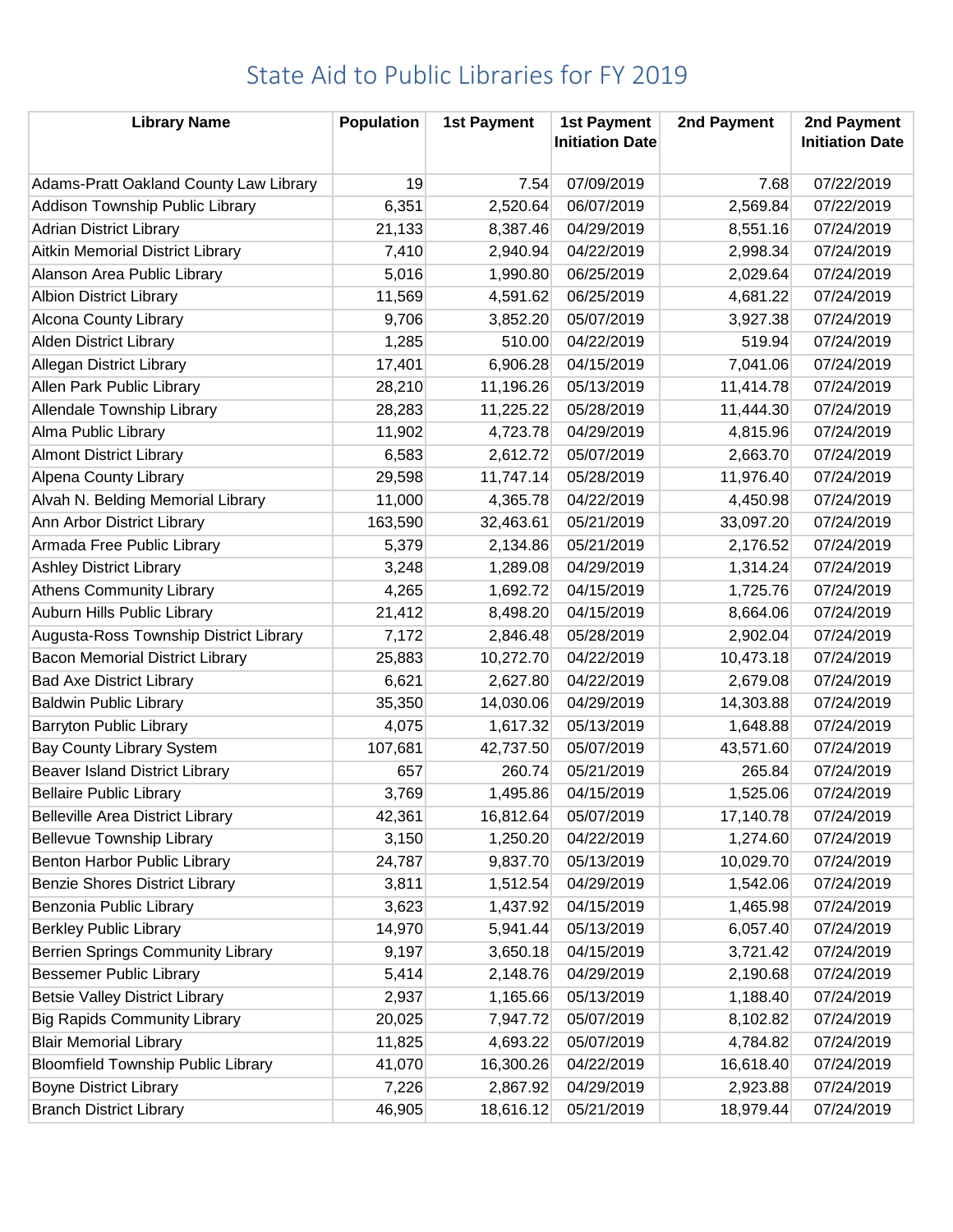| <b>Brandon Township Public Library</b>     | 15,175  | 6,022.80  | 04/15/2019 | 6,140.34  | 07/24/2019 |
|--------------------------------------------|---------|-----------|------------|-----------|------------|
| <b>Bridgeport Public Library</b>           | 12,667  | 5,027.40  | 04/15/2019 | 5,125.52  | 07/24/2019 |
| <b>Bridgman Public Library</b>             | 3,324   | 1,319.26  | 06/25/2019 | 1,345.00  | 07/24/2019 |
| <b>Briggs District Library</b>             | 21,705  | 8,614.48  | 05/07/2019 | 8,782.62  | 07/24/2019 |
| <b>Brighton District Library</b>           | 43,254  | 17,167.08 | 05/13/2019 | 17,502.12 | 07/24/2019 |
| Brown City Public Library                  | 4,005   | 1,589.54  | 05/07/2019 | 1,620.56  | 07/24/2019 |
| <b>Buchanan District Library</b>           | 10,090  | 4,004.62  | 04/29/2019 | 4,082.76  | 07/24/2019 |
| <b>Bullard Sanford Memorial Library</b>    | 9,705   | 3,851.80  | 05/07/2019 | 3,926.98  | 07/24/2019 |
| <b>Burr Oak Township Library</b>           | 2,611   | 1,036.26  | 06/25/2019 | 1,056.50  | 07/24/2019 |
| Cadillac-Wexford County Public Library     | 35,087  | 13,925.66 | 05/28/2019 | 14,197.46 | 07/24/2019 |
| <b>Calumet Public School Library</b>       | 8,692   | 3,449.76  | 05/13/2019 | 3,517.08  | 07/24/2019 |
| Camden Township Library                    | 4,191   | 1,663.36  | 05/21/2019 | 1,695.82  | 07/24/2019 |
| Canton Public Library                      | 90,173  | 35,788.76 | 04/22/2019 | 36,487.24 | 07/24/2019 |
| <b>Capital Area District Libraries</b>     | 238,859 | 94,800.74 | 05/13/2019 | 96,650.94 | 07/24/2019 |
| Caro Area District Library                 | 11,833  | 4,696.38  | 04/22/2019 | 4,788.04  | 07/24/2019 |
| Carp Lake Township Library                 | 722     | 286.54    | 05/07/2019 | 292.14    | 07/24/2019 |
| Carson City Public Library                 | 10,857  | 4,309.02  | 05/21/2019 | 4,393.12  | 07/24/2019 |
| <b>Cass District Library</b>               | 38,002  | 15,082.60 | 05/07/2019 | 15,376.96 | 07/24/2019 |
| Cedar Springs Public Library               | 9,483   | 3,763.70  | 06/25/2019 | 3,837.16  | 07/24/2019 |
| Center Line Public Library                 | 8,257   | 3,277.12  | 05/13/2019 | 3,341.06  | 07/24/2019 |
| <b>Central Lake District Library</b>       | 3,995   | 1,585.56  | 04/22/2019 | 1,616.52  | 07/24/2019 |
| Charles A. Ransom District Library         | 15,068  | 5,980.32  | 05/28/2019 | 6,097.04  | 07/24/2019 |
| Charlevoix Public Library                  | 9,810   | 3,893.48  | 04/22/2019 | 3,969.46  | 07/24/2019 |
| <b>Charlotte Community Library</b>         | 23,157  | 9,190.78  | 04/29/2019 | 9,370.14  | 07/24/2019 |
| Chase Township Public Library              | 1,854   | 735.82    | 06/25/2019 | 750.18    | 07/24/2019 |
| Cheboygan Area Public Library              | 13,894  | 5,514.38  | 05/21/2019 | 5,622.00  | 07/24/2019 |
| <b>Chelsea District Library</b>            | 15,010  | 5,957.30  | 04/22/2019 | 6,073.58  | 07/24/2019 |
| Chesterfield Township Library              | 43,381  | 17,217.48 | 04/15/2019 | 17,553.50 | 07/24/2019 |
| Chippewa River District Library System     | 51,640  | 20,495.38 | 04/22/2019 | 20,895.40 | 07/24/2019 |
| Clarkston Independence District Library    | 35,563  | 14,114.58 | 06/25/2019 | 14,390.06 | 07/24/2019 |
| Clinton Township Public Library            | 3,604   | 1,430.38  | 05/28/2019 | 1,458.30  | 07/24/2019 |
| Clinton-Macomb Public Library              | 169,833 | 67,405.00 | 04/29/2019 | 68,720.54 | 07/24/2019 |
| Coleman Area Library                       | 4,622   | 1,834.42  | 04/29/2019 | 1,870.22  | 07/24/2019 |
| Coloma Public Library                      | 12,982  | 5,152.42  | 04/29/2019 | 5,252.98  | 07/24/2019 |
| <b>Colon Township Library</b>              | 3,803   | 1,509.36  | 06/25/2019 | 1,538.82  | 07/24/2019 |
| Columbia Township Library                  | 2,373   | 941.80    | 05/21/2019 | 960.20    | 07/24/2019 |
| <b>Commerce Township Community Library</b> | 40,186  | 15,949.42 | 05/07/2019 | 16,260.70 | 07/24/2019 |
| <b>Community District Library</b>          | 28,263  | 11,217.30 | 04/29/2019 | 11,436.22 | 07/24/2019 |
| <b>Comstock Township Library</b>           | 14,854  | 5,895.40  | 04/22/2019 | 6,010.46  | 07/24/2019 |
| <b>Constantine Township Library</b>        | 4,986   | 1,978.88  | 05/28/2019 | 2,017.50  | 07/24/2019 |
| Coopersville Area District Library         | 11,862  | 4,707.90  | 04/15/2019 | 4,799.78  | 07/24/2019 |
| <b>Cromaine District Library</b>           | 26,391  | 10,474.32 | 04/29/2019 | 10,678.74 | 07/24/2019 |
| <b>Crooked Tree District Library</b>       | 3,953   | 1,568.90  | 04/15/2019 | 1,599.52  | 07/24/2019 |
| Croton Township Library                    | 3,228   | 1,281.16  | 06/25/2019 | 1,306.16  | 07/24/2019 |
| Crystal Falls District Community Library   | 3,453   | 1,370.46  | 04/29/2019 | 1,397.20  | 07/24/2019 |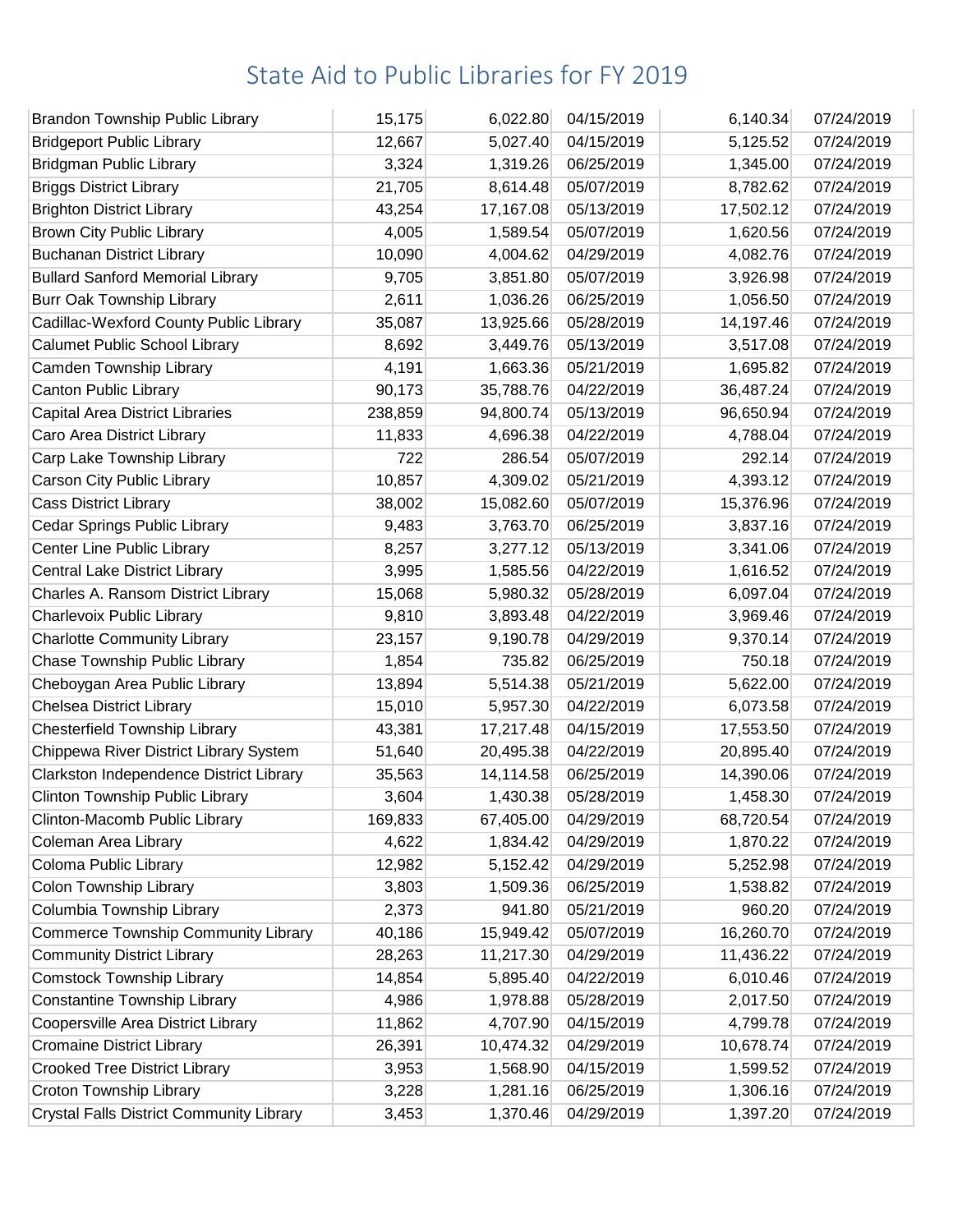| <b>Curtis Township Library</b>          | 1,236   | 490.54     | 04/22/2019 | 500.12     | 07/24/2019 |
|-----------------------------------------|---------|------------|------------|------------|------------|
| Darcy Library of Beulah                 | 3,179   | 1,261.70   | 04/22/2019 | 1,286.32   | 07/24/2019 |
| Dearborn Heights City Libraries         | 57,774  | 22,929.92  | 06/25/2019 | 23,377.44  | 07/24/2019 |
| Dearborn Public Library                 | 98,153  | 38,955.94  | 06/25/2019 | 39,716.22  | 07/24/2019 |
| Deckerville Public Library              | 4,514   | 1,791.56   | 05/13/2019 | 1,826.52   | 07/24/2019 |
| Delta Township District Library         | 32,799  | 13,017.58  | 04/29/2019 | 13,271.64  | 07/24/2019 |
| <b>Delton District Library</b>          | 10,021  | 3,977.22   | 05/07/2019 | 4,054.84   | 07/24/2019 |
| DeTour Area School and Public Library   | 2,190   | 869.18     | 05/28/2019 | 886.14     | 07/24/2019 |
| <b>Detroit Public Library</b>           | 713,777 | 283,290.94 | 04/29/2019 | 288,819.86 | 07/24/2019 |
| DeWitt District Library                 | 20,542  | 8,152.90   | 05/28/2019 | 8,312.02   | 07/24/2019 |
| <b>Dexter District Library</b>          | 19,591  | 7,775.46   | 04/15/2019 | 7,927.22   | 07/24/2019 |
| Dickinson County Library                | 26,168  | 10,385.80  | 05/28/2019 | 10,588.50  | 07/24/2019 |
| Dorothy Hull Library - Windsor Township | 6,838   | 2,713.92   | 06/25/2019 | 2,766.90   | 07/24/2019 |
| Dorr Township Library                   | 7,439   | 2,952.46   | 04/29/2019 | 3,010.08   | 07/24/2019 |
| Dowagiac District Library               | 13,306  | 5,281.00   | 06/25/2019 | 5,384.08   | 07/24/2019 |
| Dowling Public Library                  | 4,869   | 1,932.44   | 04/29/2019 | 1,970.16   | 07/24/2019 |
| Dryden Township Library                 | 4,768   | 1,892.36   | 04/15/2019 | 1,929.30   | 07/24/2019 |
| <b>East Lansing Public Library</b>      | 48,579  | 19,280.50  | 04/29/2019 | 19,656.80  | 07/24/2019 |
| <b>Eastpointe Memorial Library</b>      | 32,442  | 12,875.90  | 06/07/2019 | 13,127.20  | 07/24/2019 |
| Eaton Rapids Area District Library      | 12,670  | 5,028.58   | 05/21/2019 | 5,126.72   | 07/24/2019 |
| Eau Claire District Library             | 7,392   | 2,933.80   | 05/13/2019 | 2,991.06   | 07/24/2019 |
| <b>Ecorse Public Library</b>            | 9,512   | 3,775.20   | 05/21/2019 | 3,848.88   | 07/24/2019 |
| Elk Rapids District Library             | 5,432   | 2,155.90   | 05/13/2019 | 2,197.98   | 07/24/2019 |
| Elk Township Library                    | 2,769   | 1,098.98   | 05/07/2019 | 1,120.42   | 07/24/2019 |
| Elsie Public Library                    | 3,738   | 1,483.56   | 04/15/2019 | 1,512.52   | 07/24/2019 |
| Escanaba Public Library                 | 25,830  | 10,251.66  | 06/07/2019 | 10,451.74  | 07/24/2019 |
| <b>Evart Public Library</b>             | 7,717   | 3,062.80   | 04/22/2019 | 3,122.56   | 07/24/2019 |
| <b>Fairgrove District Library</b>       | 3,112   | 1,235.12   | 05/13/2019 | 1,259.22   | 07/24/2019 |
| Farmington Community Library            | 90,112  | 35,764.54  | 05/28/2019 | 36,462.54  | 07/24/2019 |
| <b>Fennville District Library</b>       | 14,230  | 5,647.74   | 04/22/2019 | 5,757.96   | 07/24/2019 |
| Ferndale Area District Library          | 19,900  | 7,898.10   | 06/25/2019 | 8,052.24   | 07/24/2019 |
| Fife Lake Public Library                | 2,791   | 1,107.70   | 06/07/2019 | 1,129.32   | 07/24/2019 |
| <b>Flat River Community Library</b>     | 17,626  | 6,995.58   | 04/15/2019 | 7,132.10   | 07/24/2019 |
| Flat Rock Public Library                | 17,823  | 7,073.76   | 05/28/2019 | 7,211.82   | 07/24/2019 |
| <b>Flint Public Library</b>             | 102,434 | 40,655.02  | 05/07/2019 | 41,448.48  | 07/24/2019 |
| Forsyth Township Public Library         | 6,164   | 2,446.42   | 04/22/2019 | 2,494.16   | 07/24/2019 |
| <b>Fowlerville District Library</b>     | 17,068  | 6,774.10   | 05/21/2019 | 6,906.32   | 07/24/2019 |
| Frankenmuth James E. Wickson District   | 7,824   | 3,105.26   | 05/07/2019 | 3,165.86   | 07/24/2019 |
| Franklin Public Library                 | 3,150   | 1,250.20   | 05/07/2019 | 1,274.60   | 07/24/2019 |
| <b>Fraser Public Library</b>            | 14,480  | 5,746.96   | 05/21/2019 | 5,859.12   | 07/24/2019 |
| <b>Freeport District Library</b>        | 5,641   | 2,238.84   | 04/29/2019 | 2,282.54   | 07/24/2019 |
| <b>Fremont Area District Library</b>    | 13,326  | 5,288.94   | 04/15/2019 | 5,392.16   | 07/24/2019 |
| <b>Fruitport District Library</b>       | 13,598  | 5,396.90   | 04/22/2019 | 5,502.24   | 07/24/2019 |
| Galien Township Public Library          | 3,043   | 1,207.72   | 05/07/2019 | 1,231.30   | 07/25/2019 |
| <b>Garden City Public Library</b>       | 27,692  | 10,990.66  | 04/29/2019 | 11,205.18  | 07/25/2019 |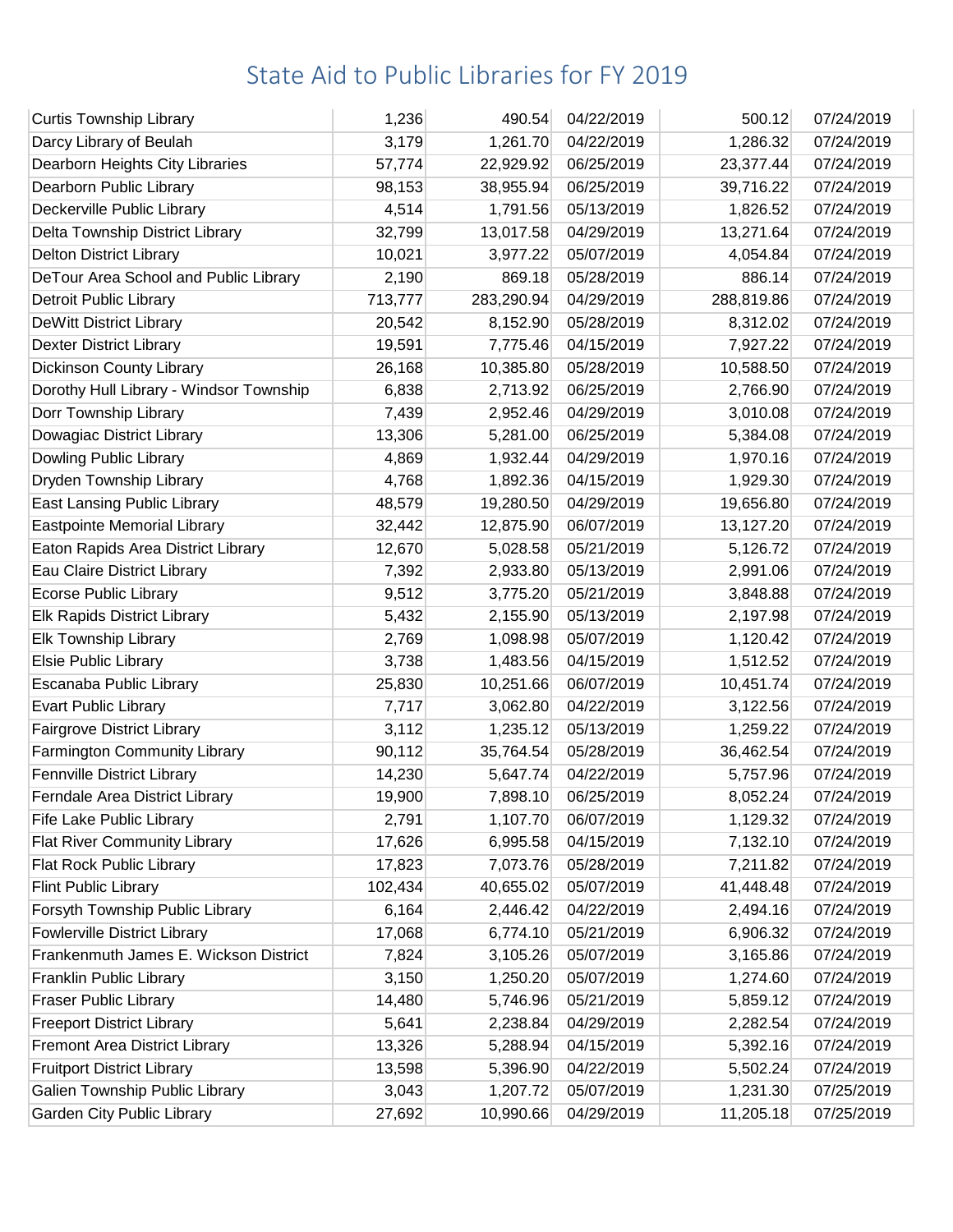| Gary Byker Memorial Library of Hudsonville | 10,983  | 4,359.04   | 05/07/2019 | 4,444.10   | 07/25/2019 |
|--------------------------------------------|---------|------------|------------|------------|------------|
| <b>Genesee District Library</b>            | 332,567 | 131,992.50 | 04/22/2019 | 134,568.58 | 07/25/2019 |
| George W. Spindler Memorial Library        | 2,047   | 812.42     | 05/28/2019 | 828.28     | 07/25/2019 |
| Georgetown Township Public Library         | 46,985  | 18,647.86  | 04/15/2019 | 19,011.82  | 07/25/2019 |
| Gladstone School & Public Library          | 11,239  | 4,460.64   | 04/22/2019 | 4,547.70   | 07/25/2019 |
| <b>Gladwin County District Library</b>     | 25,692  | 10,196.88  | 05/28/2019 | 10,395.90  | 07/25/2019 |
| <b>Glen Lake Community Library</b>         | 3,650   | 1,448.64   | 05/21/2019 | 1,476.92   | 07/25/2019 |
| Goodland Township Library                  | 1,828   | 725.50     | 05/07/2019 | 739.66     | 07/25/2019 |
| Grace A. Dow Memorial Library              | 76,707  | 30,444.24  | 06/07/2019 | 31,038.40  | 07/25/2019 |
| <b>Grand Ledge Area District Library</b>   | 15,959  | 6,333.96   | 06/07/2019 | 6,457.58   | 07/25/2019 |
| <b>Grand Rapids Public Library</b>         | 188,040 | 74,631.18  | 04/15/2019 | 76,087.74  | 07/25/2019 |
| <b>Grant Area District Library</b>         | 8,875   | 3,522.38   | 05/28/2019 | 3,591.14   | 07/25/2019 |
| <b>Grosse Pointe Public Library</b>        | 51,133  | 20,294.16  | 06/07/2019 | 20,690.24  | 07/25/2019 |
| <b>Hackley Public Library</b>              | 40,898  | 16,232.00  | 05/07/2019 | 16,548.80  | 07/25/2019 |
| Hamburg Township Library                   | 21,165  | 8,400.16   | 04/15/2019 | 8,564.12   | 07/25/2019 |
| Hamtramck Public Library                   | 22,423  | 8,899.46   | 06/25/2019 | 9,073.14   | 07/25/2019 |
| Hancock School Public Library              | 6,831   | 2,711.14   | 05/28/2019 | 2,764.06   | 07/25/2019 |
| Harbor Beach Area District Library         | 6,119   | 2,428.56   | 04/29/2019 | 2,475.96   | 07/25/2019 |
| Harper Woods Public Library                | 14,236  | 5,650.12   | 05/21/2019 | 5,760.38   | 07/25/2019 |
| <b>Harrison District Library</b>           | 12,920  | 5,127.80   | 04/15/2019 | 5,227.88   | 07/25/2019 |
| Harrison Township Public Library           | 24,587  | 9,758.32   | 04/15/2019 | 9,948.78   | 07/25/2019 |
| Hart Area Public Library                   | 8,133   | 3,227.90   | 05/13/2019 | 3,290.90   | 07/25/2019 |
| <b>Hartford Public Library</b>             | 6,582   | 2,612.32   | 04/29/2019 | 2,663.30   | 07/25/2019 |
| <b>Hastings Public Library</b>             | 13,233  | 5,252.04   | 05/07/2019 | 5,354.54   | 07/25/2019 |
| Hazel Park Memorial Library                | 16,422  | 6,517.72   | 06/25/2019 | 6,644.92   | 07/25/2019 |
| Henika District Library                    | 7,135   | 2,831.80   | 04/29/2019 | 2,887.06   | 07/25/2019 |
| <b>Herrick District Library</b>            | 102,423 | 40,650.66  | 04/22/2019 | 41,444.02  | 07/25/2019 |
| <b>Hesperia Community Library</b>          | 5,933   | 2,354.74   | 05/13/2019 | 2,400.70   | 07/25/2019 |
| <b>Highland Township Public Library</b>    | 19,202  | 7,621.08   | 05/28/2019 | 7,769.82   | 07/25/2019 |
| <b>Hillsdale Community Library</b>         | 11,870  | 4,711.08   | 05/07/2019 | 4,803.02   | 07/25/2019 |
| <b>Holly Township Library</b>              | 23,088  | 9,163.38   | 05/07/2019 | 9,342.22   | 07/25/2019 |
| Home Township Library                      | 4,220   | 1,674.86   | 04/15/2019 | 1,707.56   | 07/25/2019 |
| Homer Public Library                       | 3,926   | 1,558.18   | 04/15/2019 | 1,588.60   | 07/25/2019 |
| <b>Hopkins District Library</b>            | 4,610   | 1,829.66   | 04/29/2019 | 1,865.36   | 07/25/2019 |
| Houghton Lake Public Library               | 15,322  | 6,081.14   | 04/22/2019 | 6,199.82   | 07/25/2019 |
| <b>Howard Miller Library</b>               | 22,115  | 8,777.22   | 04/29/2019 | 8,948.52   | 07/25/2019 |
| <b>Howe Memorial Library</b>               | 5,531   | 2,195.18   | 04/15/2019 | 2,238.04   | 07/25/2019 |
| <b>Howell Carnegie District Library</b>    | 52,529  | 20,848.22  | 06/07/2019 | 21,255.12  | 07/25/2019 |
| Hudson Carnegie District Library           | 5,107   | 2,026.90   | 06/07/2019 | 2,066.46   | 07/25/2019 |
| Huntington Woods Public Library            | 8,764   | 3,478.34   | 04/29/2019 | 3,546.22   | 07/25/2019 |
| Indian River Area Library                  | 3,038   | 1,205.74   | 05/13/2019 | 1,229.28   | 07/25/2019 |
| Interlochen Public Library                 | 5,784   | 2,295.60   | 07/08/2019 | 2,340.40   | 07/25/2019 |
| Ionia Community Library                    | 21,871  | 8,680.38   | 04/15/2019 | 8,849.78   | 07/25/2019 |
| Iosco-Arenac District Library              | 41,786  | 16,584.44  | 06/07/2019 | 16,908.10  | 07/25/2019 |
| Ironwood Carnegie Library                  | 5,713   | 2,267.42   | 05/28/2019 | 2,311.68   | 07/25/2019 |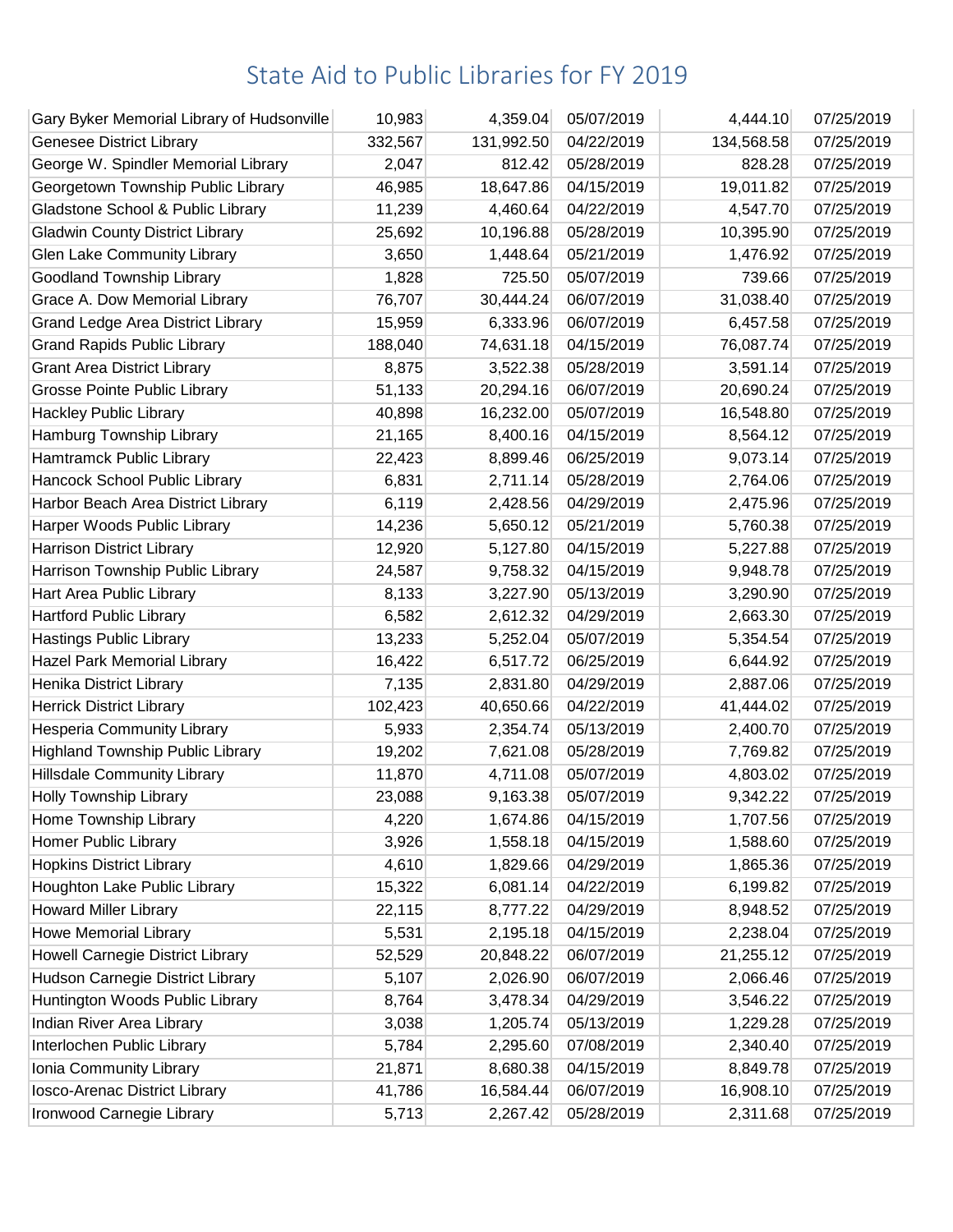| Ishpeming Carnegie Public Library         | 13,600  | 5,397.70   | 04/15/2019 | 5,503.04   | 07/25/2019 |
|-------------------------------------------|---------|------------|------------|------------|------------|
| J. C. Wheeler Public Library              | 6,443   | 2,557.16   | 05/07/2019 | 2,607.06   | 07/25/2019 |
| Jackson District Library                  | 160,248 | 63,600.82  | 05/07/2019 | 64,842.10  | 07/25/2019 |
| Jacquelin E. Opperman Memorial Library    | 4,080   | 1,619.30   | 05/21/2019 | 1,650.90   | 07/25/2019 |
| Jonesville District Library               | 5,210   | 2,067.78   | 05/07/2019 | 2,108.14   | 07/25/2019 |
| Jordan Valley District Library            | 6,997   | 2,777.02   | 05/28/2019 | 2,831.22   | 07/25/2019 |
| Kalamazoo Public Library                  | 116,445 | 46,215.84  | 06/07/2019 | 47,117.82  | 07/25/2019 |
| Kalkaska County Library                   | 17,153  | 6,807.84   | 06/07/2019 | 6,940.72   | 07/25/2019 |
| Kent District Library                     | 395,660 | 157,033.48 | 05/21/2019 | 160,098.26 | 07/25/2019 |
| L'Anse Area School-Public Library         | 4,992   | 1,981.26   | 06/07/2019 | 2,019.94   | 07/25/2019 |
| Laingsburg Public Library                 | 9,555   | 3,792.28   | 04/29/2019 | 3,866.28   | 07/25/2019 |
| Lake Linden-Hubbell School/Public Library | 3,730   | 1,480.38   | 06/07/2019 | 1,509.28   | 07/25/2019 |
| Lake Odessa Community Library             | 4,168   | 1,654.22   | 04/15/2019 | 1,686.52   | 07/25/2019 |
| Lapeer District Library                   | 60,006  | 23,815.78  | 06/07/2019 | 24,280.58  | 07/25/2019 |
| Lawrence Memorial Public Library          | 2,735   | 1,085.48   | 06/07/2019 | 1,106.66   | 07/25/2019 |
| Lawton Public Library                     | 1,900   | 754.08     | 06/25/2019 | 768.80     | 07/25/2019 |
| Leanna Hicks Public Library of Inkster    | 25,369  | 10,068.70  | 04/29/2019 | 10,265.20  | 07/25/2019 |
| Leelanau Township Library                 | 2,027   | 804.48     | 06/25/2019 | 820.18     | 07/25/2019 |
| Leighton Township Library                 | 4,934   | 1,958.24   | 05/13/2019 | 1,996.46   | 07/25/2019 |
| Leland Township Public Library            | 5,857   | 2,324.58   | 05/13/2019 | 2,369.94   | 07/25/2019 |
| Lenawee District Library                  | 40,771  | 16,181.60  | 04/29/2019 | 16,497.40  | 07/25/2019 |
| Lenox Township Library                    | 10,470  | 4,155.42   | 05/13/2019 | 4,236.52   | 07/25/2019 |
| <b>LeRoy Community Library</b>            | 1,462   | 580.24     | 06/25/2019 | 591.56     | 07/25/2019 |
| Lincoln Park Public Library               | 38,144  | 15,138.96  | 06/25/2019 | 15,434.42  | 07/25/2019 |
| Lincoln Township Public Library           | 22,258  | 8,833.96   | 06/25/2019 | 9,006.38   | 07/25/2019 |
| <b>Litchfield District Library</b>        | 2,372   | 941.42     | 04/22/2019 | 959.78     | 07/25/2019 |
| Livonia Public Library                    | 96,942  | 38,475.30  | 04/22/2019 | 39,226.22  | 07/25/2019 |
| Lois Wagner Memorial Library              | 11,581  | 4,596.38   | 05/28/2019 | 4,686.08   | 07/25/2019 |
| <b>Loutit District Library</b>            | 35,540  | 14,105.46  | 06/07/2019 | 14,380.76  | 07/25/2019 |
| Luther Area Public Library                | 4,141   | 1,643.52   | 07/08/2019 | 1,675.58   | 07/25/2019 |
| Lyon Township Public Library              | 14,545  | 5,772.76   | 05/13/2019 | 5,885.42   | 07/25/2019 |
| Lyons Township District Library           | 3,667   | 1,455.38   | 06/25/2019 | 1,483.80   | 07/25/2019 |
| M. Alice Chapin Memorial Library          | 4,197   | 1,665.74   | 04/29/2019 | 1,698.24   | 07/25/2019 |
| MacDonald Public Library                  | 13,452  | 5,338.96   | 06/07/2019 | 5,443.16   | 07/25/2019 |
| Mackinac Island Public Library            | 492     | 195.26     | 05/13/2019 | 199.08     | 07/25/2019 |
| Mackinaw Area Public Library              | 5,068   | 2,011.42   | 04/29/2019 | 2,050.68   | 07/25/2019 |
| Madison Heights Public Library            | 29,694  | 11,785.24  | 06/25/2019 | 12,015.26  | 07/25/2019 |
| Mancelona Township Library                | 4,968   | 1,971.74   | 06/25/2019 | 2,010.22   | 07/25/2019 |
| Manistee County Library                   | 22,995  | 9,126.48   | 05/28/2019 | 9,304.60   | 07/25/2019 |
| Manistique School & Public Library        | 8,344   | 3,311.64   | 05/28/2019 | 3,376.28   | 07/25/2019 |
| Maple Rapids Public Library               | 3,115   | 1,236.30   | 05/13/2019 | 1,260.44   | 07/25/2019 |
| Marcellus Township Wood Memorial          | 4,101   | 1,627.64   | 04/22/2019 | 1,659.40   | 07/25/2019 |
| Marlette District Library                 | 5,241   | 2,080.10   | 04/15/2019 | 2,120.68   | 07/25/2019 |
| <b>Marshall District Library</b>          | 14,948  | 5,932.70   | 05/07/2019 | 6,048.48   | 07/25/2019 |
| <b>Mason County District Library</b>      | 28,646  | 11,369.30  | 06/25/2019 | 11,591.20  | 07/25/2019 |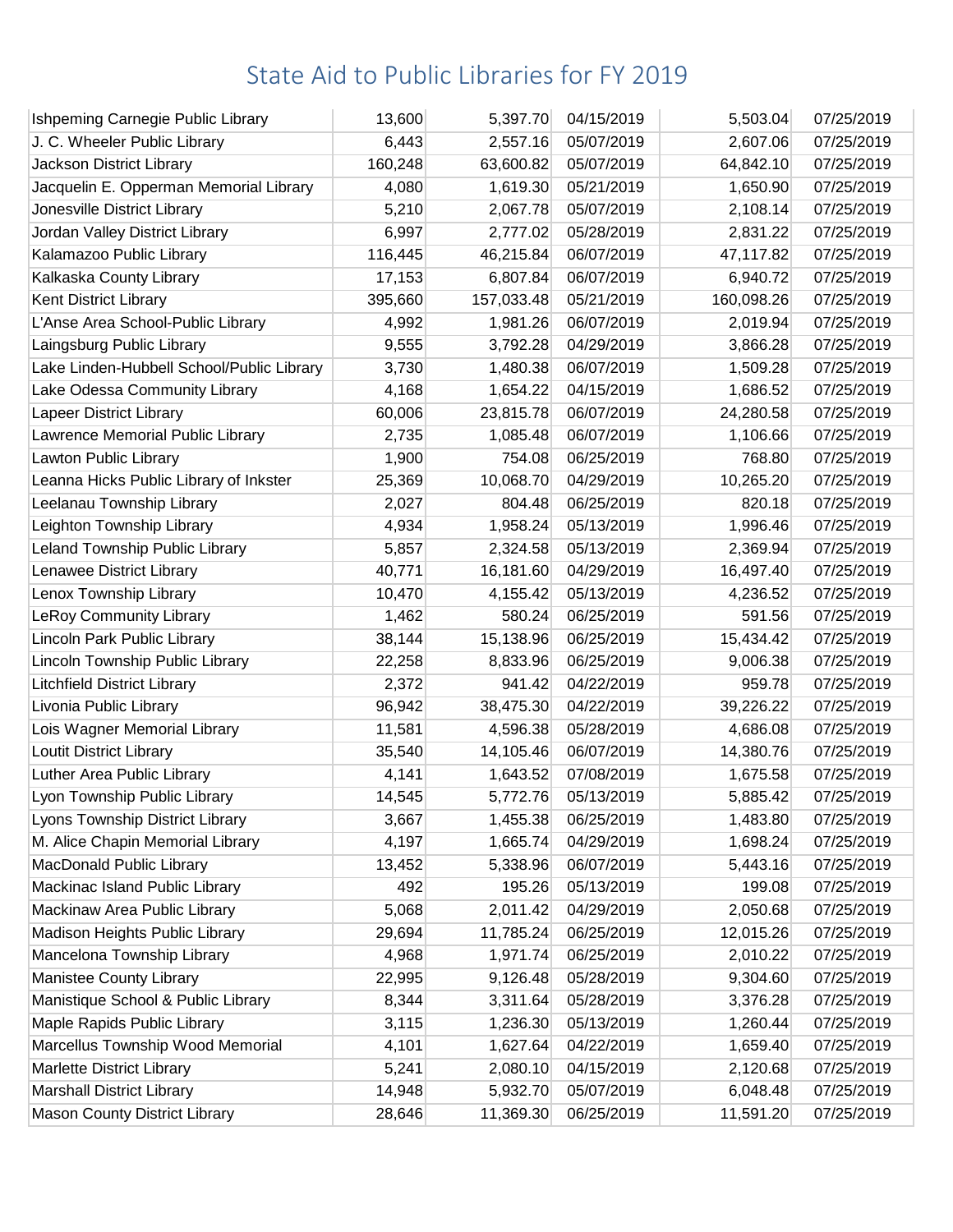| Maud Preston Palenske Memorial Library | 18,393  | 7,299.98  | 05/28/2019 | 7,442.46  | 07/25/2019 |
|----------------------------------------|---------|-----------|------------|-----------|------------|
| Mayville District Public Library       | 5,160   | 2,047.94  | 05/21/2019 | 2,087.92  | 07/25/2019 |
| <b>McBain Community Library</b>        | 5,841   | 2,318.22  | 04/29/2019 | 2,363.46  | 07/25/2019 |
| McMillan Township Library              | 2,440   | 968.40    | 06/25/2019 | 987.30    | 07/25/2019 |
| Melvindale Public Library              | 10,715  | 4,252.66  | 06/07/2019 | 4,335.66  | 07/25/2019 |
| Mendon Township Library                | 4,730   | 1,877.28  | 05/13/2019 | 1,913.92  | 07/25/2019 |
| Menominee County Library               | 14,384  | 5,708.86  | 04/22/2019 | 5,820.28  | 07/25/2019 |
| <b>Merrill District Library</b>        | 3,433   | 1,362.52  | 04/15/2019 | 1,389.10  | 07/25/2019 |
| Milan Public Library                   | 17,511  | 6,949.94  | 05/07/2019 | 7,085.58  | 07/25/2019 |
| Milford Public Library                 | 15,736  | 6,245.46  | 04/22/2019 | 6,367.34  | 07/25/2019 |
| Millington Arbela District Library     | 7,424   | 2,946.50  | 05/21/2019 | 3,004.00  | 07/25/2019 |
| Monroe County Library System           | 149,955 | 59,515.62 | 04/22/2019 | 60,677.18 | 07/25/2019 |
| Montmorency County Public Libraries    | 9,765   | 3,875.62  | 05/21/2019 | 3,951.26  | 07/25/2019 |
| Moore Public Library                   | 5,072   | 2,013.02  | 04/22/2019 | 2,052.30  | 07/25/2019 |
| Morton Township Public Library         | 6,634   | 2,632.96  | 04/22/2019 | 2,684.34  | 07/25/2019 |
| Mount Clemens Public Library           | 22,857  | 9,071.70  | 05/13/2019 | 9,248.76  | 07/25/2019 |
| Mulliken District Library              | 1,848   | 733.44    | 04/29/2019 | 747.76    | 07/25/2019 |
| Munising School Public Library         | 9,623   | 3,819.26  | 05/28/2019 | 3,893.80  | 07/25/2019 |
| Muskegon Area District Library         | 105,852 | 42,011.60 | 06/07/2019 | 42,831.52 | 07/25/2019 |
| Negaunee Public Library                | 7,656   | 3,038.58  | 04/22/2019 | 3,097.88  | 07/25/2019 |
| New Buffalo Township Public Library    | 5,302   | 2,104.30  | 05/07/2019 | 2,145.38  | 07/25/2019 |
| Newaygo Area District Library          | 6,834   | 2,712.34  | 04/08/2019 | 2,765.28  | 07/25/2019 |
| <b>Niles District Library</b>          | 25,686  | 10,194.50 | 04/15/2019 | 10,393.48 | 07/25/2019 |
| North Adams Community Memorial Library | 4,469   | 1,773.70  | 05/13/2019 | 1,808.30  | 07/25/2019 |
| North Branch Township Library          | 3,645   | 1,446.66  | 06/25/2019 | 1,474.88  | 07/25/2019 |
| Northfield Township Area Library       | 8,354   | 3,315.60  | 05/07/2019 | 3,380.32  | 07/25/2019 |
| Northville District Library            | 34,467  | 13,679.60 | 05/07/2019 | 13,946.58 | 07/25/2019 |
| Nottawa Township Library               | 6,174   | 2,450.38  | 05/21/2019 | 2,498.22  | 07/25/2019 |
| Novi Public Library                    | 55,374  | 21,977.38 | 04/22/2019 | 22,406.30 | 07/25/2019 |
| Oak Park Public Library                | 29,319  | 11,636.40 | 05/28/2019 | 11,863.52 | 07/25/2019 |
| <b>Ogemaw District Library</b>         | 12,561  | 4,985.32  | 04/22/2019 | 5,082.62  | 07/25/2019 |
| Ontonagon Township Library             | 3,679   | 1,460.14  | 06/25/2019 | 1,488.64  | 07/25/2019 |
| Orion Township Public Library          | 35,394  | 14,047.52 | 04/29/2019 | 14,321.68 | 07/25/2019 |
| Osceola Township School Public Library | 1,830   | 726.30    | 06/25/2019 | 740.48    | 07/25/2019 |
| <b>Oscoda County Library</b>           | 8,640   | 3,429.12  | 05/13/2019 | 3,496.04  | 07/25/2019 |
| <b>Otsego County Library</b>           | 24,164  | 9,590.44  | 05/28/2019 | 9,777.62  | 07/25/2019 |
| <b>Otsego District Public Library</b>  | 14,230  | 5,647.74  | 05/21/2019 | 5,757.96  | 07/25/2019 |
| <b>Ovid Public Library</b>             | 5,305   | 2,105.50  | 05/13/2019 | 2,146.58  | 07/25/2019 |
| <b>Oxford Public Library</b>           | 20,526  | 8,146.56  | 05/21/2019 | 8,305.54  | 07/25/2019 |
| <b>Parchment Community Library</b>     | 9,969   | 3,956.58  | 05/07/2019 | 4,033.80  | 07/25/2019 |
| <b>Pathfinder Community Library</b>    | 6,341   | 2,516.66  | 05/21/2019 | 2,565.78  | 07/25/2019 |
| Patmos Library                         | 7,034   | 2,791.72  | 04/29/2019 | 2,846.20  | 08/01/2019 |
| Paw Paw District Library               | 13,579  | 5,389.36  | 05/13/2019 | 5,494.54  | 08/01/2019 |
| Peninsula Community Library            | 5,433   | 2,156.30  | 06/07/2019 | 2,198.38  | 08/01/2019 |
| Pentwater Township Library             | 1,939   | 769.56    | 05/13/2019 | 784.58    | 08/01/2019 |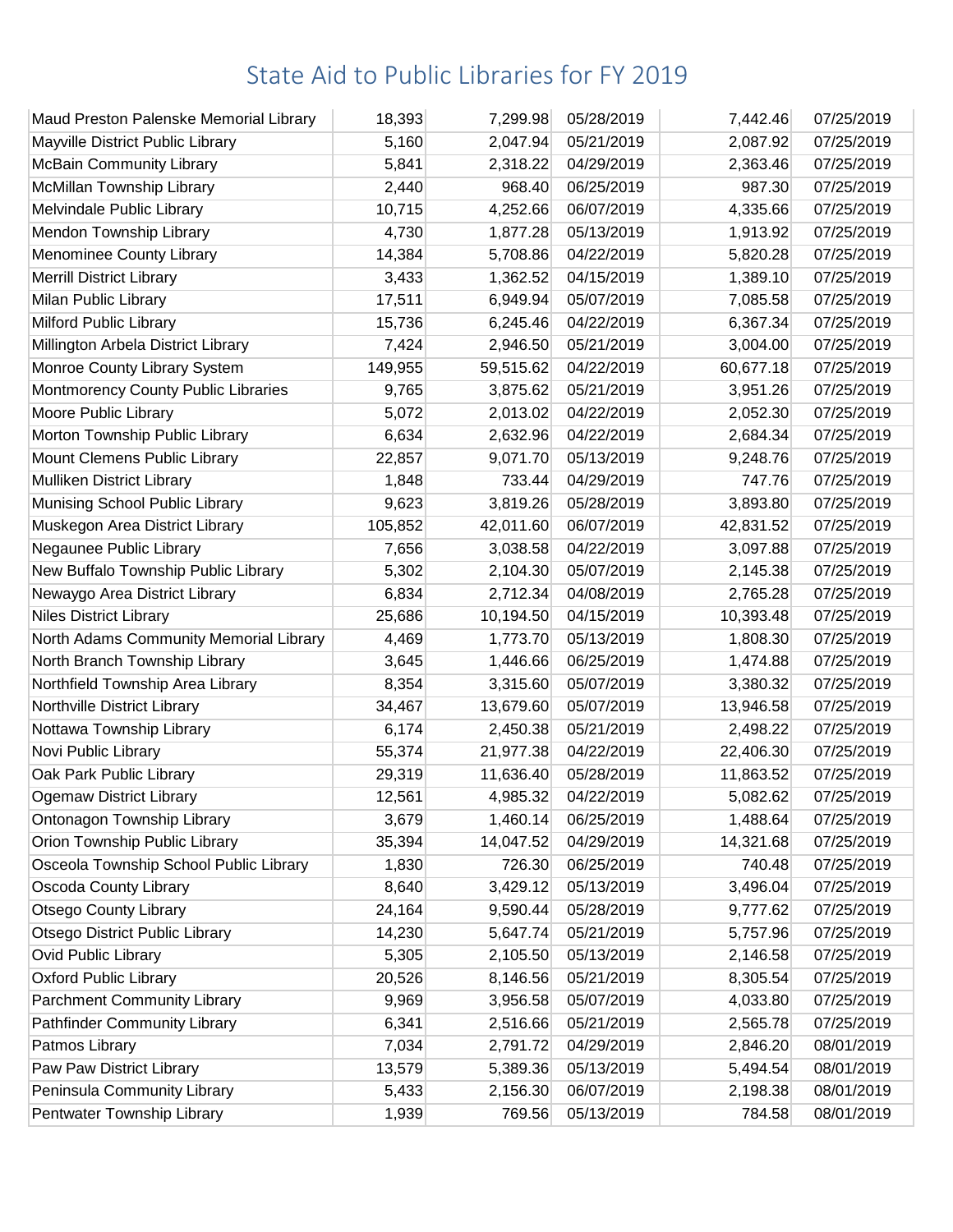| Pere Marquette District Library              | 8,833   | 3,505.72  | 04/22/2019 | 3,574.14  | 08/01/2019 |
|----------------------------------------------|---------|-----------|------------|-----------|------------|
| Peter White Public Library                   | 36,441  | 14,463.06 | 05/28/2019 | 14,745.34 | 08/01/2019 |
| Petoskey District Library                    | 16,709  | 6,631.62  | 04/29/2019 | 6,761.06  | 08/01/2019 |
| <b>Pigeon District Library</b>               | 6,654   | 2,640.90  | 05/13/2019 | 2,692.44  | 08/01/2019 |
| <b>Pinckney Community Public Library</b>     | 11,503  | 4,565.42  | 05/21/2019 | 4,654.52  | 08/01/2019 |
| <b>Pittsford Public Library</b>              | 4,105   | 1,629.22  | 05/13/2019 | 1,661.02  | 08/01/2019 |
| <b>Plymouth District Library</b>             | 36,656  | 14,548.38 | 06/25/2019 | 14,832.32 | 08/01/2019 |
| Pontiac Public Library                       | 59,515  | 23,620.90 | 06/07/2019 | 24,081.90 | 08/01/2019 |
| Port Austin Township Library                 | 5,033   | 1,997.54  | 04/22/2019 | 2,036.52  | 08/01/2019 |
| Portage District Library                     | 52,170  | 20,705.74 | 06/07/2019 | 21,109.86 | 08/01/2019 |
| Portage Lake District Library                | 12,798  | 5,079.38  | 05/13/2019 | 5,178.52  | 08/01/2019 |
| <b>Portland District Library</b>             | 13,912  | 5,521.52  | 04/29/2019 | 5,629.28  | 08/01/2019 |
| Potterville-Benton Township District Library | 5,413   | 2,148.36  | 05/07/2019 | 2,190.28  | 08/01/2019 |
| Presque Isle District Library                | 14,878  | 5,904.92  | 06/07/2019 | 6,020.16  | 08/01/2019 |
| Public Libraries of Saginaw                  | 124,690 | 49,488.20 | 05/13/2019 | 50,454.06 | 08/01/2019 |
| <b>Putnam District Library</b>               | 6,847   | 2,717.50  | 05/07/2019 | 2,770.54  | 08/01/2019 |
| Rauchholz Memorial Library                   | 6,240   | 2,476.58  | 04/15/2019 | 2,524.92  | 08/01/2019 |
| Rawson Memorial Library                      | 8,891   | 3,528.74  | 05/21/2019 | 3,597.60  | 08/01/2019 |
| Ray Township Public Library                  | 3,739   | 1,483.96  | 05/13/2019 | 1,512.92  | 08/01/2019 |
| <b>Reading Community Library</b>             | 5,376   | 2,133.68  | 04/29/2019 | 2,175.32  | 08/01/2019 |
| Redford Township District Library            | 48,362  | 19,194.38 | 05/07/2019 | 19,569.00 | 08/01/2019 |
| Reed City Area District Library              | 8,543   | 3,390.62  | 06/25/2019 | 3,456.80  | 08/01/2019 |
| <b>Reese Unity District Library</b>          | 5,523   | 2,192.02  | 04/22/2019 | 2,234.80  | 08/01/2019 |
| Republic-Michigamme Public Library           | 1,508   | 598.50    | 05/13/2019 | 610.18    | 08/01/2019 |
| Richfield Township Public Library            | 3,731   | 1,480.78  | 04/22/2019 | 1,509.68  | 08/01/2019 |
| <b>Richland Community Library</b>            | 7,580   | 3,008.42  | 05/21/2019 | 3,067.14  | 08/01/2019 |
| <b>Richland Township Library</b>             | 3,674   | 1,458.16  | 04/22/2019 | 1,486.62  | 08/01/2019 |
| Richmond Township Library                    | 882     | 350.04    | 07/08/2019 | 356.88    | 08/01/2019 |
| <b>River Rapids District Library</b>         | 4,659   | 1,849.10  | 04/22/2019 | 1,885.18  | 08/01/2019 |
| <b>River Rouge Public Library</b>            | 7,903   | 3,136.62  | 06/25/2019 | 3,197.82  | 08/01/2019 |
| <b>Riverview Public Library</b>              | 12,486  | 4,955.56  | 05/13/2019 | 5,052.28  | 08/01/2019 |
| Rochester Hills Public Library               | 100,485 | 39,881.48 | 04/15/2019 | 40,659.84 | 08/01/2019 |
| Romeo District Library                       | 33,839  | 13,430.36 | 05/21/2019 | 13,692.46 | 08/01/2019 |
| Romulus Public Library                       | 39,868  | 15,823.20 | 04/22/2019 | 16,132.02 | 08/01/2019 |
| Roscommon Area District Library              | 6,295   | 2,498.42  | 04/22/2019 | 2,547.18  | 08/01/2019 |
| Roseville Public Library                     | 47,299  | 18,772.50 | 05/07/2019 | 19,138.86 | 08/01/2019 |
| Royal Oak Public Library                     | 57,236  | 22,716.38 | 05/21/2019 | 23,159.74 | 08/01/2019 |
| Royal Oak Township Public Library            | 2,419   | 960.06    | 06/25/2019 | 978.80    | 08/01/2019 |
| Ruth Hughes Memorial District Library        | 11,480  | 4,556.28  | 05/07/2019 | 4,645.22  | 08/01/2019 |
| Saint Charles District Library               | 7,798   | 3,094.94  | 04/22/2019 | 3,155.34  | 08/01/2019 |
| Saint Clair County Library System            | 160,312 | 63,626.22 | 06/25/2019 | 64,868.00 | 08/01/2019 |
| Saint Clair Shores Public Library            | 59,715  | 23,700.28 | 05/07/2019 | 24,162.82 | 08/01/2019 |
| Saint Ignace Public Library                  | 4,434   | 1,759.80  | 05/28/2019 | 1,794.14  | 08/01/2019 |
| Salem Township Library                       | 7,357   | 2,919.90  | 05/07/2019 | 2,976.90  | 08/01/2019 |
| Salem-South Lyon District Library            | 16,753  | 6,649.08  | 06/25/2019 | 6,778.86  | 08/01/2019 |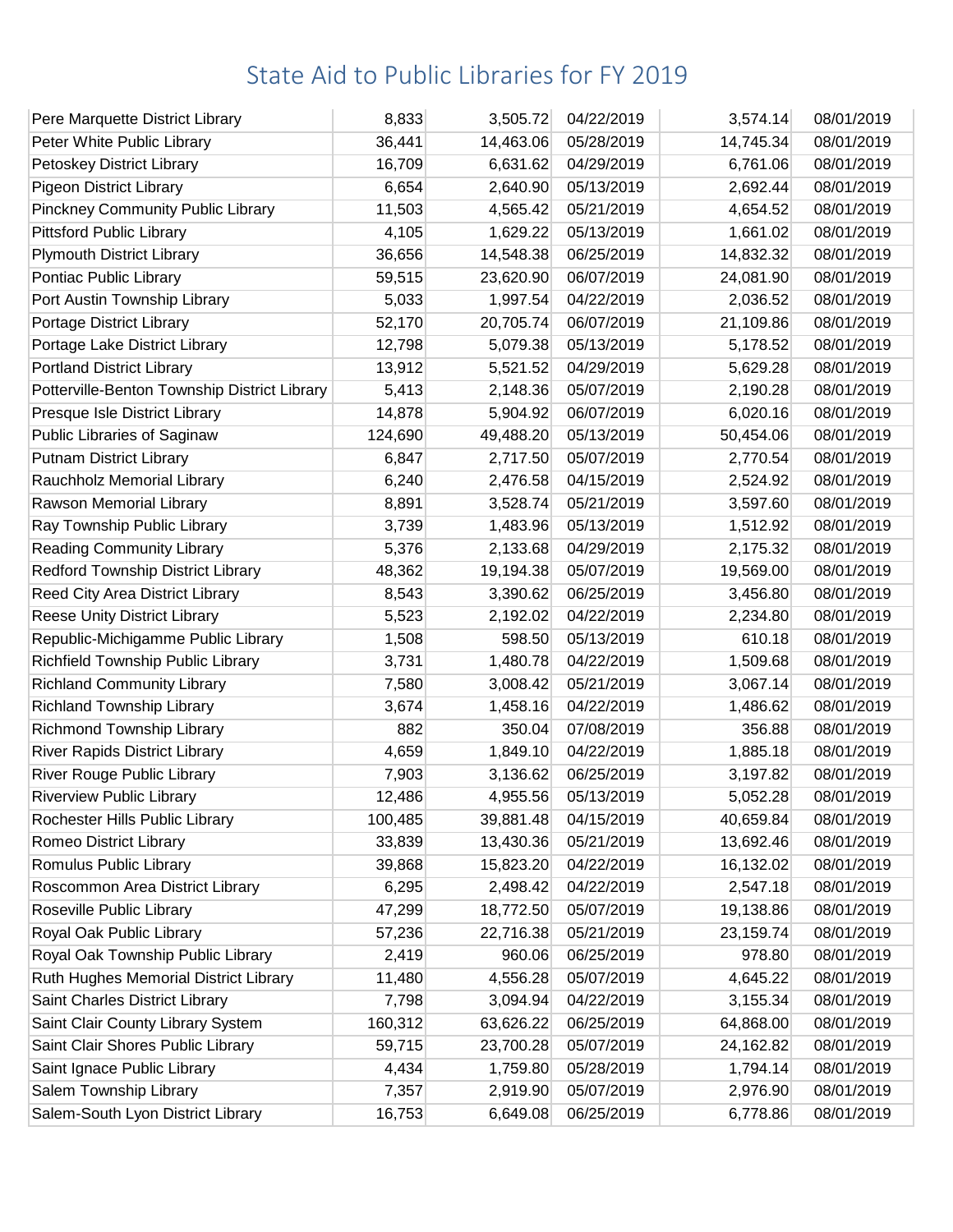| <b>Saline District Library</b>          | 26,376  | 10,468.36 | 06/25/2019 | 10,672.66 | 08/01/2019 |
|-----------------------------------------|---------|-----------|------------|-----------|------------|
| Sandusky District Library               | 7,103   | 2,819.10  | 05/13/2019 | 2,874.12  | 08/01/2019 |
| Sanilac District Library                | 4,375   | 1,736.38  | 04/22/2019 | 1,770.28  | 08/01/2019 |
| Saranac Public Library                  | 10,017  | 3,975.64  | 04/29/2019 | 4,053.22  | 08/01/2019 |
| Saugatuck-Douglas District Library      | 5,101   | 2,024.52  | 04/29/2019 | 2,064.04  | 08/01/2019 |
| <b>Schoolcraft Community Library</b>    | 3,775   | 1,498.24  | 04/22/2019 | 1,527.50  | 08/01/2019 |
| Schultz-Holmes Memorial Library         | 7,272   | 2,886.18  | 04/15/2019 | 2,942.50  | 08/01/2019 |
| Sebewaing Township Library              | 4,038   | 1,602.64  | 05/07/2019 | 1,633.92  | 08/01/2019 |
| Seville Township Public Library         | 3,138   | 1,245.44  | 05/21/2019 | 1,269.74  | 08/01/2019 |
| <b>Shelby Area District Library</b>     | 11,377  | 4,515.40  | 05/07/2019 | 4,603.54  | 08/01/2019 |
| Shelby Township Library                 | 73,804  | 29,292.06 | 05/07/2019 | 29,863.74 | 08/01/2019 |
| Sherman Township Library                | 5,635   | 2,236.46  | 04/22/2019 | 2,280.12  | 08/01/2019 |
| Shiawassee District Library             | 27,920  | 11,081.16 | 04/29/2019 | 11,297.42 | 08/01/2019 |
| <b>Sleeper Public Library</b>           | 3,428   | 1,360.52  | 04/22/2019 | 1,387.08  | 08/01/2019 |
| Sodus Township Library                  | 1,932   | 766.78    | 06/07/2019 | 781.74    | 08/01/2019 |
| South Haven Memorial Library            | 8,386   | 3,328.30  | 05/07/2019 | 3,393.26  | 08/01/2019 |
| Southfield Public Library               | 75,814  | 30,089.80 | 06/07/2019 | 30,677.06 | 08/01/2019 |
| Southgate Veterans Memorial Library     | 30,047  | 11,925.34 | 04/29/2019 | 12,158.08 | 08/01/2019 |
| Sparta Carnegie Township Library        | 9,110   | 3,615.66  | 04/22/2019 | 3,686.22  | 08/01/2019 |
| Spies Public Library                    | 9,645   | 3,828.00  | 04/15/2019 | 3,902.70  | 08/01/2019 |
| Spring Lake District Library            | 18,260  | 7,247.20  | 04/22/2019 | 7,388.64  | 08/01/2019 |
| Springfield Township Library            | 13,940  | 5,532.64  | 05/13/2019 | 5,640.62  | 08/01/2019 |
| Stair District Library                  | 4,046   | 1,605.80  | 05/07/2019 | 1,637.14  | 08/01/2019 |
| <b>Sterling Heights Public Library</b>  | 129,699 | 51,476.22 | 04/22/2019 | 52,480.88 | 08/01/2019 |
| <b>Sturgis District Library</b>         | 17,937  | 7,119.00  | 06/25/2019 | 7,257.94  | 08/01/2019 |
| <b>Sunfield District Library</b>        | 2,387   | 947.36    | 04/29/2019 | 965.86    | 08/01/2019 |
| <b>Superior District Library</b>        | 40,841  | 16,209.38 | 05/07/2019 | 16,525.72 | 08/01/2019 |
| <b>Surrey Township Public Library</b>   | 9,301   | 3,691.46  | 04/15/2019 | 3,763.50  | 08/01/2019 |
| Suttons Bay-Bingham District Library    | 5,479   | 2,174.56  | 04/29/2019 | 2,217.00  | 08/01/2019 |
| Tahquamenon Area Public Library         | 7,851   | 3,115.98  | 06/25/2019 | 3,176.78  | 08/01/2019 |
| <b>Tamarack District Library</b>        | 10,250  | 4,068.12  | 07/08/2019 | 4,147.50  | 08/01/2019 |
| <b>Taylor Community Library</b>         | 63,131  | 25,056.06 | 05/07/2019 | 25,545.06 | 08/01/2019 |
| Taymouth Township Library               | 6,680   | 2,651.22  | 05/07/2019 | 2,702.96  | 08/01/2019 |
| <b>Tecumseh District Library</b>        | 18,134  | 7,197.20  | 05/13/2019 | 7,337.66  | 08/01/2019 |
| Tekonsha Township Public Library        | 1,873   | 743.36    | 05/13/2019 | 757.88    | 08/01/2019 |
| Theodore A. Cutler Memorial Library     | 10,662  | 4,231.64  | 04/22/2019 | 4,314.22  | 08/01/2019 |
| Thomas E. Fleschner Memorial Library    | 6,033   | 2,394.42  | 05/21/2019 | 2,441.16  | 08/01/2019 |
| Thomas Township Library                 | 11,985  | 4,756.72  | 06/25/2019 | 4,849.56  | 08/01/2019 |
| Thompson Home Public Library            | 8,147   | 3,233.46  | 04/15/2019 | 3,296.56  | 08/01/2019 |
| Thornapple Kellogg School and Community | 16,881  | 6,699.90  | 06/07/2019 | 6,830.66  | 08/01/2019 |
| Three Oaks Township Public Library      | 4,576   | 1,816.16  | 05/07/2019 | 1,851.60  | 08/01/2019 |
| Three Rivers Public Library             | 14,253  | 5,656.86  | 06/07/2019 | 5,767.26  | 08/01/2019 |
| Timothy C. Hauenstein Reynolds Township | 9,714   | 3,855.38  | 06/25/2019 | 3,930.62  | 08/01/2019 |
| Topinabee Public Library                | 1,312   | 520.70    | 05/07/2019 | 530.88    | 08/01/2019 |
| <b>Traverse Area District Library</b>   | 97,396  | 38,655.48 | 06/07/2019 | 39,409.92 | 08/01/2019 |